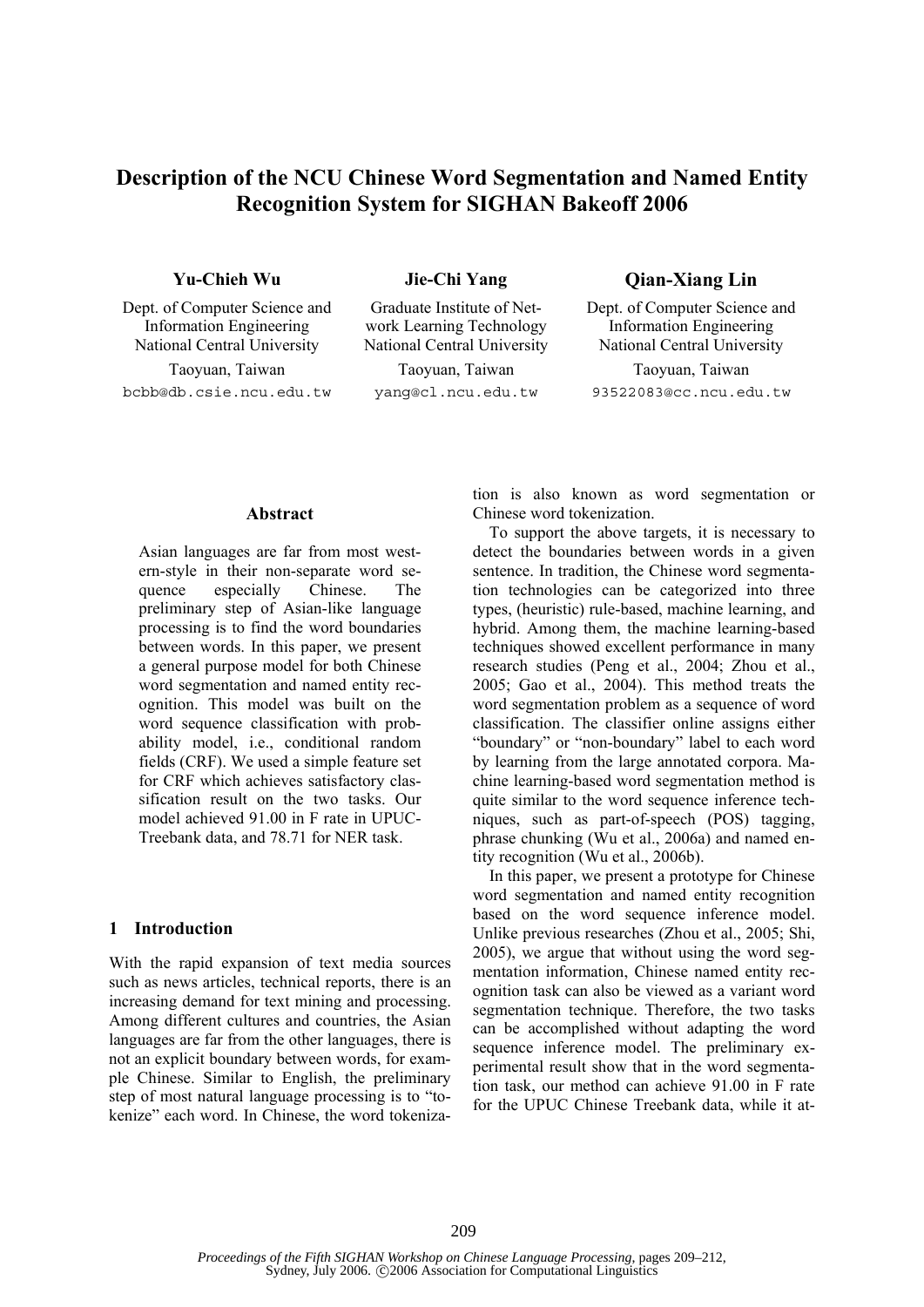|             | 帶 | 領       | 國 | 愛                                         | 樂 | 樂 | 團 |
|-------------|---|---------|---|-------------------------------------------|---|---|---|
|             |   |         |   | $ WS B-CP ICP B-CP ICP ICP B-CP ICP ICP $ |   |   |   |
| <b>INER</b> |   | $\circ$ |   | B-LOC   I-LOC   B-ORG   I-ORG   O         |   |   |   |

CP: Chinese word phrase LOC: Location ORG: Organization O: Non-named entity word **Figure 1: Sequence of word classification model** 

tends 78.76 F rate for the Microsoft Chinese named entity recognition task.

The rest of this paper is organized as follows. Section 2 describes the word sequence inference model and the used learner. Experimental result and evaluations are reported in section 3. Finally, in section 4, we draw conclusion and future remarks.

## **2 System Description**

In this section, we firstly describe the overall system architecture for the word segmentation and named entity recognition tasks. In section 2.2, the employed classification model- conditional random fields (CRF) is then presented.

### **2.1 Word Sequence Classification**

Similar to English text chunking (Ramshaw and Marcus, 1995; Wu et al., 2006a), the word sequence classification model aims to classify each word via encoding its context features. An example can be shown in Figure 1. In Figure1, the model is classifying the Chinese character "國" (country). The second row in Figure 1 means the corresponding category of each in the word-segmentation (WS) task, while the third row indicates the class in the named entity recognition (NER) task. For the WS task, there are only two word types, B-CP (Begin of Chinese phrase) and I-CP (Interior of Chinese phrase). In contrast, the word types in the NER task depend on the pre-defined named class. For example, both in MSR and CityU datasets, person, location, and organization should be identified. In this paper, we used the similar IOB2 representation style (Wu et al., 2006a) to express the Chinese word structures.

 By encoding with IOB style, both WS and NER problems can be viewed as a sequence of word classification. During testing, we seek to find the optimal word type for each Chinese character. These types strongly reflect the actual word boundaries for Chinese words or named entity phrases.

To effect classify each character, in this paper, we employ 13 feature templates to capture the context information of it. Table 1 lists the adopted feature templates.

| Table 1: Feature template used for both Chi- |
|----------------------------------------------|
| nese word segmentation and named entity rec- |
| ognition tasks                               |

| Feature        | Examples | Feature Type                | Examples |
|----------------|----------|-----------------------------|----------|
| Type           |          |                             |          |
| $W_{22}$       | 領        | $W_0 + W_{+1}$              | 國+愛      |
| $W_{-1}$       | 中        | $W_{+1} + W_{+2}$           | 愛+樂      |
| $W_0$          | 國        | $W_{+1} + W_{+2}$           | 愛+樂      |
| $W_{+1}$       | 愛        | $W_{2} + W_{1} + W_{0}$     | 領+中+國    |
| $W_{+2}$       | 樂        | $W_{-1}$ + $W_0$ + $W_{+1}$ | 中+國+愛    |
| $W_2 + W_1$    | 領+中      | $W_0+W_{+1}+W_{+2}$         | 國+愛+樂    |
| $W_{-1} + W_0$ | 中+國      |                             |          |

### **2.2 Conditional Random Fields**

Conditional random field (CRF) was an extension of both Maximum Entropy Model (MEMs) and Hidden Markov Models (HMMs) that was firstly introduced by (Lafferty et al., 2001). CRF defined conditional probability distribution P(*Y*|*X*) of given sequence given input sentence where *Y* is the "class label" sequence and *X* denotes as the observation word sequence.

A CRF on (*X*,*Y*) is specified by a feature vector *F* of local context and the corresponding feature weight  $\lambda$ . The *F* can be treated as the combination of state transition and observation value in conventional HMM. To determine the optimal label sequence, the CRF uses the following equation to estimate the most probability.

$$
y = \arg \max_{y} P(y | x, \lambda) = \arg \max_{y} \lambda F(y, x)
$$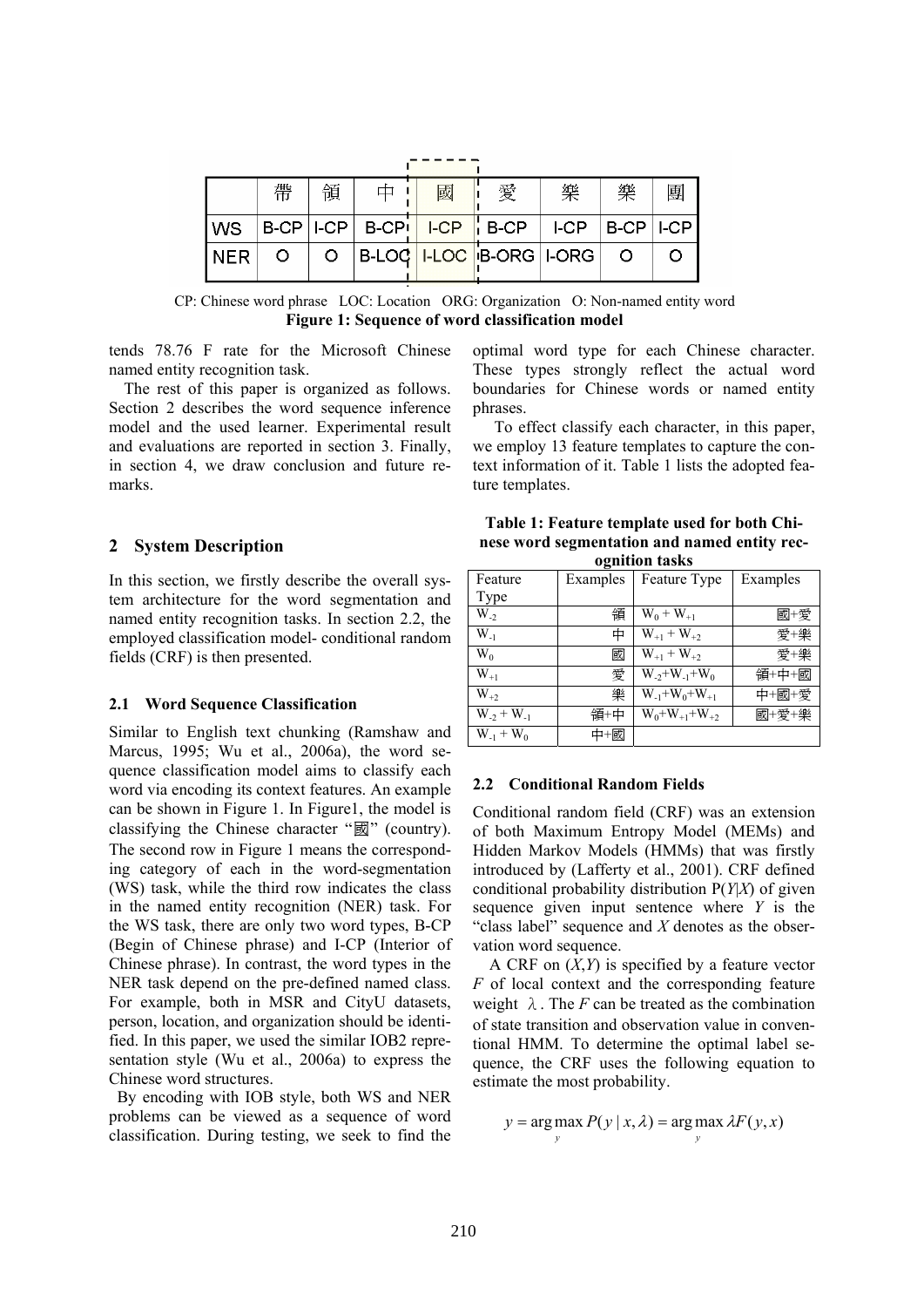The most probable label sequence y can be efficiently extracted via the Viterbi algorithm. However, training a CRF is equivalent to estimate the parameter set  $\lambda$  for the feature set. In this paper, we directly use the quasi-Newton  $L-BFGS<sup>1</sup>$  method (Nocedal and Wright, 1999) to iterative update the parameters.

# **3 Evaluations and Experimental Result**

## **3.1 Dataset and Evaluations**

We evaluated our model in the close track on UPUC Chinese Treebank for Chinese word segmentation task, and CityU corpus for Chinese NER task. Both settings are the same for the two tasks. The evaluations of the two tasks were mainly measured by the three metrics, namely recall, precision, and f1-measurement. However, the evaluation style for the NER and WS is quite different. In WS, participant should reformulate the testing data into sentence level whereas the NER was evaluated in the token-level. Table 2 lists the results of the two tasks with our preliminary model.

**Table 2: Official results on the word segmentation and named entity recognition tasks**

|                          | Dataset | F1-measure |
|--------------------------|---------|------------|
| Word segmentation        | UPUC    | 91.00      |
| Named entity recognition | CityU   |            |

**Table 3: Experimental results for the three Chinese word segmentation datasets**

| Closed Task | CitvU | MSR   | I IPI I $\cap$ |
|-------------|-------|-------|----------------|
| Recall      | 0.958 | 0.940 | 0.917          |
| Precision   | 0.926 | 0.906 | 0.904          |
| F-measure   |       | 0.923 |                |

## **3.2 Experimental Result on Word Segmentation Task**

To explore the effectiveness of our method, we go on extend our model to the other three tasks for the WS track, namely CityU, MSR. Table3 shows the experimental results of our model in the all close WS track except for CKIP corpus. These results do not officially provided by the SIGHAN due to the time limitation.

# **3.3 Experimental Result on Named Entity Recognition Task**

In the second experiment, we focus on directly adapting our method for the NER track. Table 4 lists the experimental result of our method in the CityU and MSR datasets. It is worth to note that due to the different evaluation style in NER tracks, our tokenization rules did not consistent with the SIGHAN provided testing tokens. Our preliminary tokenization rules produced 371814 characters for the testing data, while there are 364356 tokens in the official provided testing set. Such a big trouble deeply earns the actual performance of our model. To propose a reliable and actual result, we directly evaluate our method in the official provided testing set again. As shown in Table 4, the our method achieved 0.787 in F rate with non-correct version. In contrast, after correcting the Chinese tokenization rules as well as SIGHAN official provided tokens, our method significantly improved from 0.787 to 0.868. Similarly, our method performed very on the MSR track which reached 0.818 in F rate.

**Table 4: Experimental results for MSR and City closed NER tasks**

| Closed Task | City (official | City      | <b>MSR</b> |  |  |
|-------------|----------------|-----------|------------|--|--|
|             | result)        | (correct) |            |  |  |
| Recall      | 0.697          | 0.931     | 0.752      |  |  |
| Precision   | 0.935          | 0.814     | 0.896      |  |  |
| F-measure   | 0.787          | 0.868     | 0.818      |  |  |

# **4 Conclusions and Future Work**

Chinese word segmentation is the most important foundations for many Chinese linguistic technologies such as text categorization and information retrieval. In this paper, we present simple Chinese word segmentation and named entity recognition models based on the conventional sequence classification technique. The main focus of our work is to provide a light-weight and simple model that could be easily ported to different domains and languages. Without any prior knowledge and rules, such a simple technique shows satisfactory results on both word segmentation and named entity recognition tasks. To reach state-of-the-art this model still needs to employed more detail feature engines and analysis. In the future, one of the main directions is to extend this model toward full unsuper-

 1 http://www-unix.mcs.anl.gov/tao/